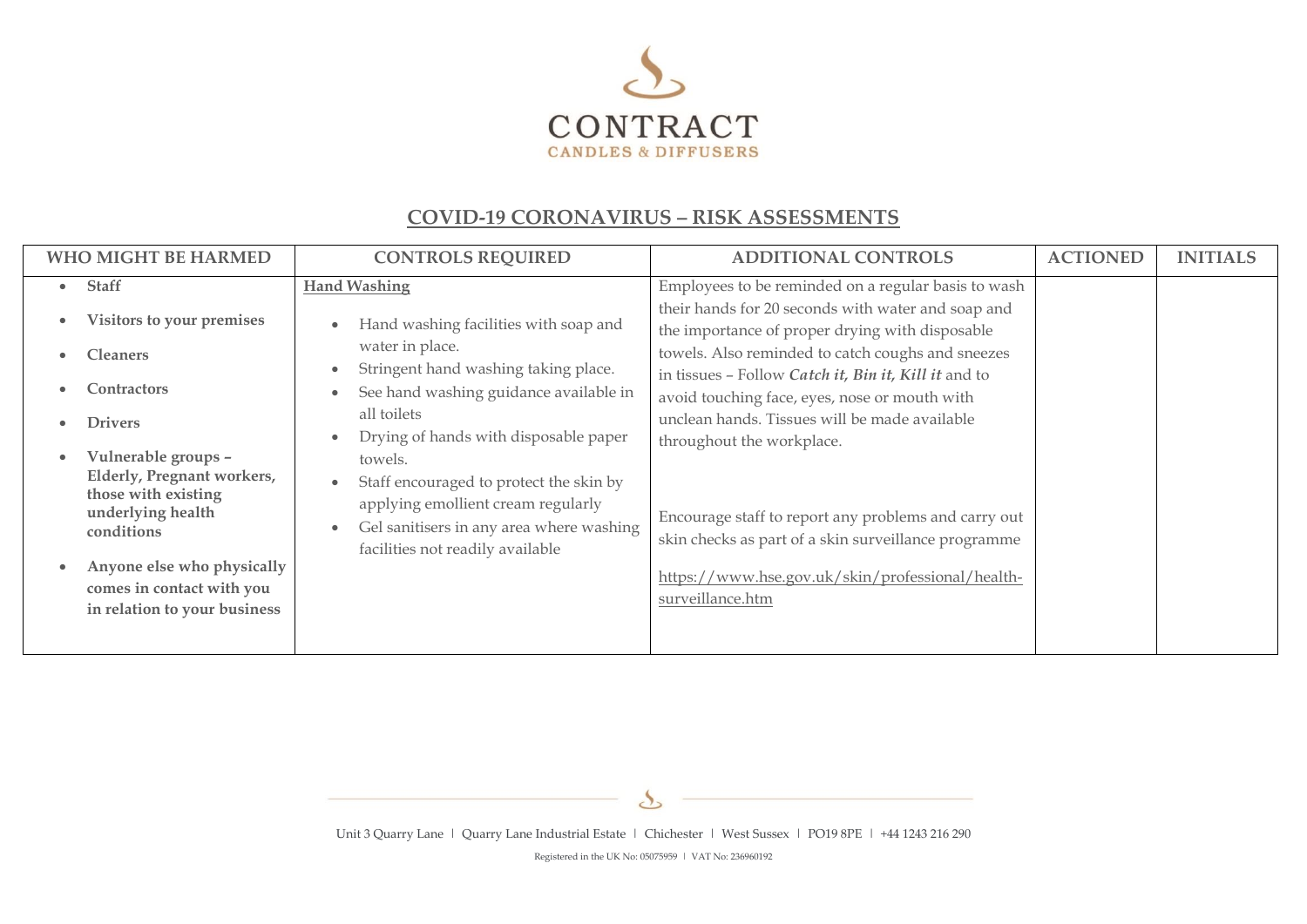

| <b>WHO MIGHT BE</b> | <b>CONTROLS REQUIRED</b>                                                                                                                                                                                                                                                                                   | <b>ADDITIONAL CONTROLS</b>                                                                                                                                                  | <b>ACTIONED</b> | <b>INITIALS</b> |
|---------------------|------------------------------------------------------------------------------------------------------------------------------------------------------------------------------------------------------------------------------------------------------------------------------------------------------------|-----------------------------------------------------------------------------------------------------------------------------------------------------------------------------|-----------------|-----------------|
| <b>HARMED</b>       |                                                                                                                                                                                                                                                                                                            |                                                                                                                                                                             |                 |                 |
|                     | Cleaning<br>Frequently cleaning and disinfecting objects and surfaces that<br>are touched regularly particularly in areas of high use such as<br>packing lines, door handles, light switches, reception area<br>using appropriate cleaning products and methods.<br><b>Social Distancing</b>               | To help reduce the spread of coronavirus (COVID-19)<br>reminding everyone of the public health advice -<br>https://www.publichealth.hscni.net/news/covid-<br>19-coronavirus |                 |                 |
|                     | Social Distancing -Reducing the number of persons in any<br>work area to comply with the 2-metre (6.5 foot) gap<br>recommended by the Public Health Agency<br><b>Working Procedures</b><br>Review work schedules including start & finish times/shift                                                      | Posters, leaflets and other materials are available for<br>display.<br>https://www.gov.uk/government/publications/gui<br>dance-to-employers-and-businesses-about-covid-19   |                 |                 |
|                     | patterns, working from home etc. to reduce number of workers<br>on site at any one time. Also relocating workers to other tasks.<br>Redesigning processes to ensure social distancing in place.<br>Conference calls to be used instead of face to face meetings.<br>Ensuring enough rest breaks for staff. | Rigorous checks will be carried out by line managers<br>to ensure that the necessary procedures are being<br>followed.                                                      |                 |                 |

 $\mathcal{S}_{\mathcal{S}}$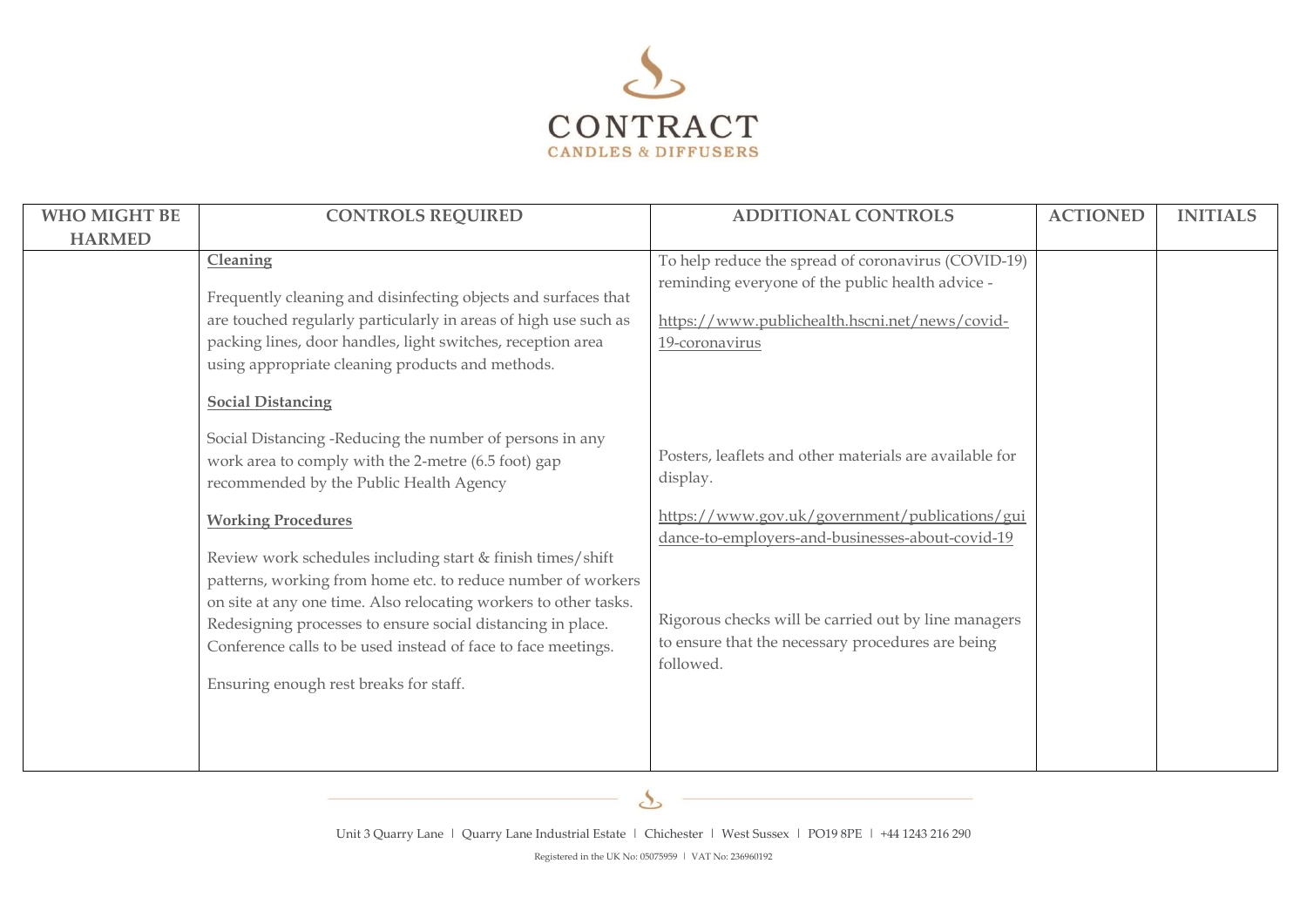

| <b>WHO MIGHT BE</b> | <b>CONTROLS REQUIRED</b>                                                                                                                                                                                                                                                                                                                                                                                                                                                                                                                                    | <b>ADDITIONAL CONTROLS</b>                                                                                                                                                                                                                                                                                                                                                                              | <b>ACTIONED</b> | <b>INITIALS</b> |
|---------------------|-------------------------------------------------------------------------------------------------------------------------------------------------------------------------------------------------------------------------------------------------------------------------------------------------------------------------------------------------------------------------------------------------------------------------------------------------------------------------------------------------------------------------------------------------------------|---------------------------------------------------------------------------------------------------------------------------------------------------------------------------------------------------------------------------------------------------------------------------------------------------------------------------------------------------------------------------------------------------------|-----------------|-----------------|
| <b>HARMED</b>       |                                                                                                                                                                                                                                                                                                                                                                                                                                                                                                                                                             |                                                                                                                                                                                                                                                                                                                                                                                                         |                 |                 |
|                     | Social distancing also to be adhered to in canteen area and                                                                                                                                                                                                                                                                                                                                                                                                                                                                                                 | Staff to be reminded daily of the importance of social                                                                                                                                                                                                                                                                                                                                                  |                 |                 |
|                     | smoking area.                                                                                                                                                                                                                                                                                                                                                                                                                                                                                                                                               | distancing both in the workplace and outside of it.                                                                                                                                                                                                                                                                                                                                                     |                 |                 |
|                     |                                                                                                                                                                                                                                                                                                                                                                                                                                                                                                                                                             | Management checks to ensure this is adhered to.                                                                                                                                                                                                                                                                                                                                                         |                 |                 |
|                     | <b>Wearing of Gloves</b>                                                                                                                                                                                                                                                                                                                                                                                                                                                                                                                                    |                                                                                                                                                                                                                                                                                                                                                                                                         |                 |                 |
|                     | Where Risk Assessment identifies wearing of gloves as a<br>requirement of the job, an adequate supply of these will be<br>provided. Staff will be instructed on how to remove gloves<br>carefully to reduce contamination and how to dispose of them<br>safely.<br><b>PPE</b><br>Public Health guidance on the use of PPE (personal protective<br>equipment) to protect against COVID-19 relates to health care<br>settings. In all other settings individuals are asked to observe social<br>distancing measures and practice good hand hygiene behaviours | Staff to be reminded that wearing of gloves is not a<br>substitute for good hand washing.<br>Internal communication channels and cascading of<br>messages through line managers will be carried out<br>regularly to reassure and support employees in a<br>fast-changing situation.<br>Line managers will offer support to staff who are<br>affected by Coronavirus or has a family member<br>affected. |                 |                 |

 $\mathcal{S}_{\mathcal{S}}$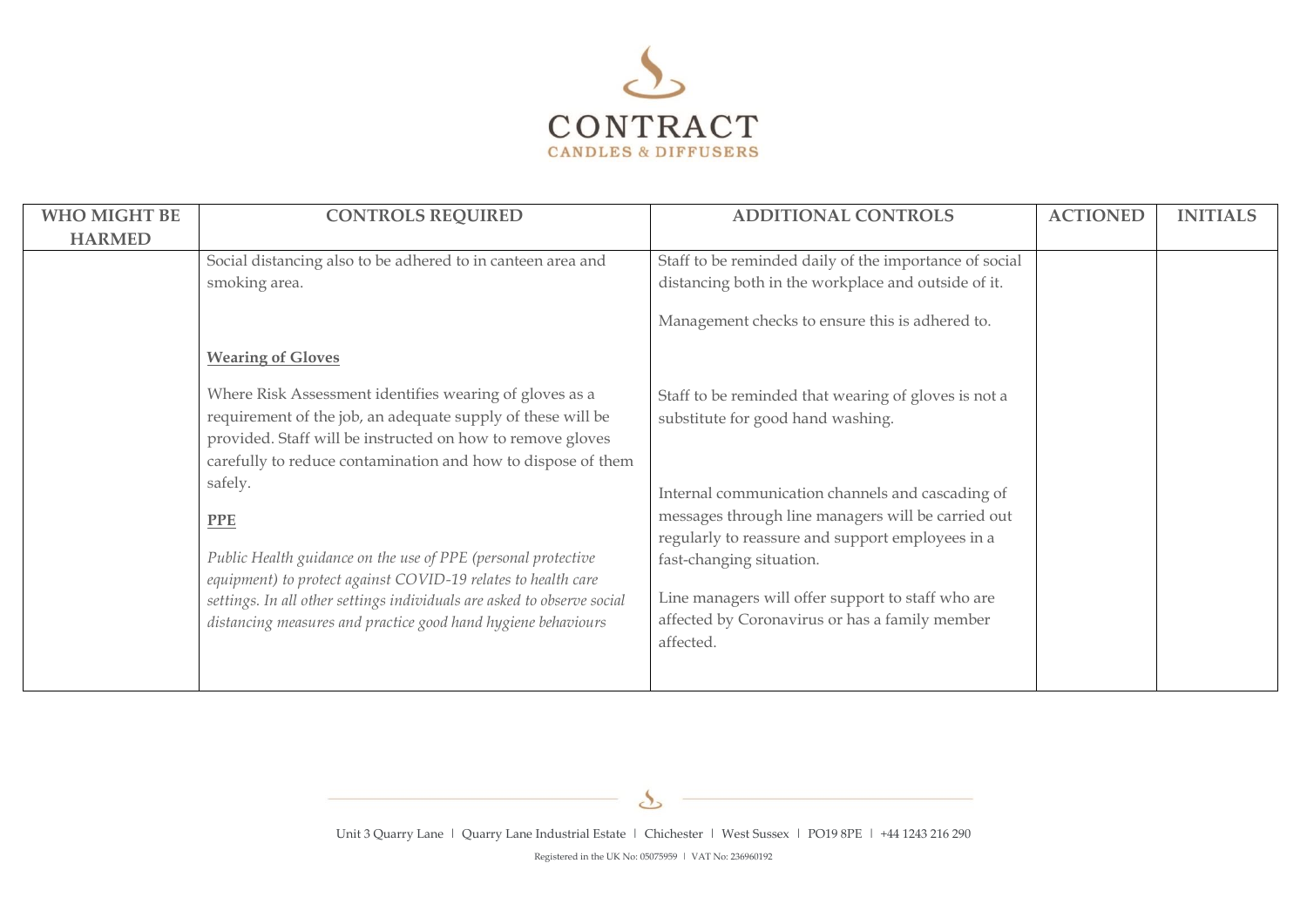

| WHO MIGHT BE  | <b>CONTROLS REQUIRED</b>                                                                                                                                                                                                                                                                                                                                                                                                                                                | <b>ADDITIONAL CONTROLS</b> | <b>ACTIONED</b> | <b>INITIALS</b> |
|---------------|-------------------------------------------------------------------------------------------------------------------------------------------------------------------------------------------------------------------------------------------------------------------------------------------------------------------------------------------------------------------------------------------------------------------------------------------------------------------------|----------------------------|-----------------|-----------------|
| <b>HARMED</b> |                                                                                                                                                                                                                                                                                                                                                                                                                                                                         |                            |                 |                 |
|               | <b>Symptoms of Covid-19</b>                                                                                                                                                                                                                                                                                                                                                                                                                                             |                            |                 |                 |
|               | Temperatures will be taken of all staff as they enter the<br>workplace. Staff to be refused access if their temperature is<br>above 37.8 deg. C They will be asked to follow the stay at<br>home guidance.<br>If anyone becomes unwell with a new continuous cough or a<br>high temperature in the workplace, they will be sent home and                                                                                                                                |                            |                 |                 |
|               | advised to follow the stay at home guidance.                                                                                                                                                                                                                                                                                                                                                                                                                            |                            |                 |                 |
|               |                                                                                                                                                                                                                                                                                                                                                                                                                                                                         |                            |                 |                 |
|               | Line managers will maintain regular contact with staff<br>members during this time.                                                                                                                                                                                                                                                                                                                                                                                     |                            |                 |                 |
|               | If advised that a member of staff or public has developed<br>Covid-19 and were recently on our premises (including where<br>a member of staff has visited other work place premises), the<br>management team of the workplace will contact the Public<br>Health Authority to discuss the case, identify people who have<br>been in contact with them and will take advice on any actions<br>or precautions that should be taken.<br>https://www.publichealth.hscni.net/ |                            |                 |                 |
|               |                                                                                                                                                                                                                                                                                                                                                                                                                                                                         |                            |                 |                 |

 $\mathcal{S}_{\mathcal{S}}$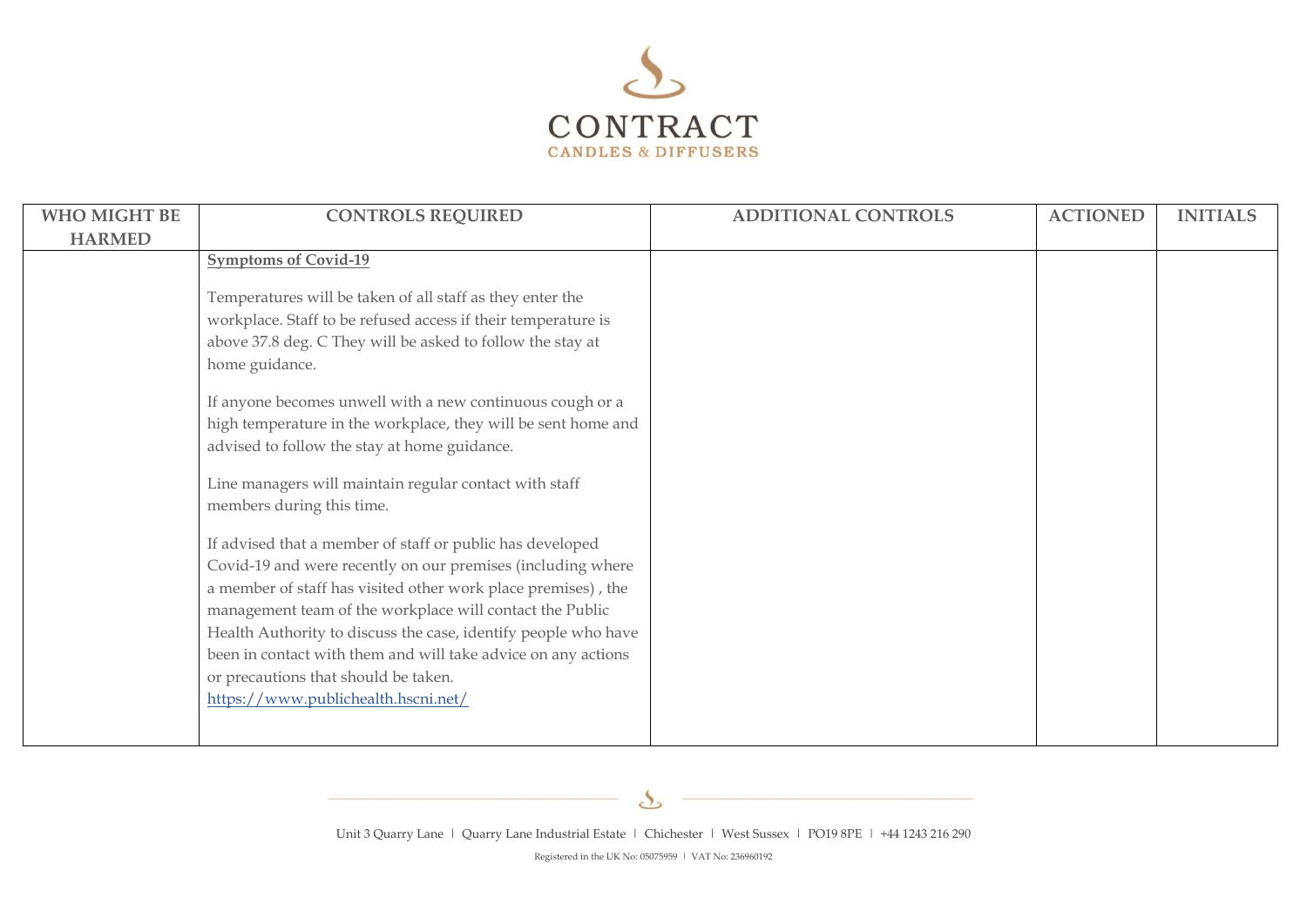

| <b>WHO MIGHT BE</b><br><b>HARMED</b> | <b>CONTROLS REQUIRED</b>                                                                                                                                                                                                                                                                                                                                                                                                                                                                                                                                                                                                                                                                                                                   | <b>ADDITIONAL CONTROLS</b>                                                                                                                                                                             | <b>ACTIONED</b> | <b>INITIALS</b> |
|--------------------------------------|--------------------------------------------------------------------------------------------------------------------------------------------------------------------------------------------------------------------------------------------------------------------------------------------------------------------------------------------------------------------------------------------------------------------------------------------------------------------------------------------------------------------------------------------------------------------------------------------------------------------------------------------------------------------------------------------------------------------------------------------|--------------------------------------------------------------------------------------------------------------------------------------------------------------------------------------------------------|-----------------|-----------------|
|                                      | <b>Drivers</b><br>Procedures in place for Drivers to ensure adequate welfare<br>facilities available during their work - Reference<br>https://www.hse.gov.uk/news/drivers-transport-delivery-<br>coronavirus.htm<br>COVID-19-guidance on freight transport.<br>Persons should not share vehicles or cabs, where suitable<br>distancing cannot be achieved.<br><b>Visitors</b><br>Procedures are in place for visitors to have their temperatures<br>checked prior to entering the building and gloves and masks<br>encouraged to worn if entering the building. All but essential<br>visits should be discouraged. Visitors should be asked to use<br>the outside toilet facilities that have been provided not internal<br>staff toilets. | Communicate with companies we deliver to/from to<br>ensure welfare facilities will be available to our<br>drivers. Allowing delivery drivers adequate breaks to<br>avail of proper welfare facilities. |                 |                 |

 $\mathcal{S}_{\mathcal{S}}$